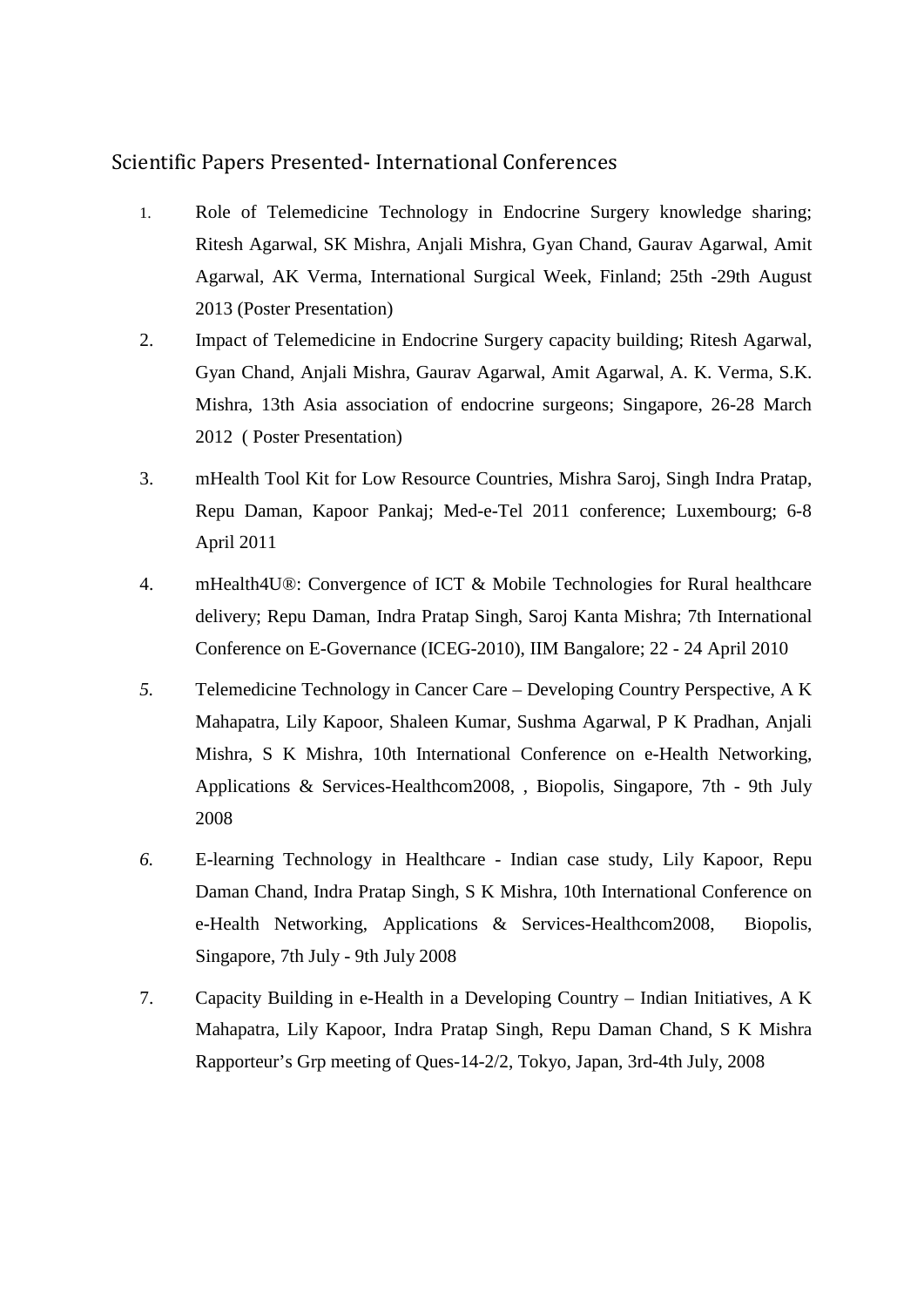- 8. E health Initiatives in India, S K Mishra, United Nations Economic and Social Commission for Asia and the Pacific (UNESCAP), Bangkok, Thailand, 9-11th October 2007
- 9. Telemedicine in India : Initiatives and vision, S K Mishra, Deepak Gupta, Jagdish Kaur;  $9<sup>th</sup>$  International Conference on e-Health Networking, Application & Services, Healthcom2007, Taipai, Taiwan, 19th-22nd June 2007
- 11. National Resource Center for Telemedicine and Biomedical Informatics, A K Mahapatra, S K Mishra; 9<sup>th</sup> International Conference on e-Health Networking, Application & Services, Healthcom2007, Taipai, Taiwan, 19th-22nd June 2007
- 13. An Audit of Problems in Implementation of Telemedicine Programme, Lily Kapoor, Rajesh Basnet, Repu Daman Chand, Sandeep Singh, S K Mishra; 9<sup>th</sup> International Conference on e-Health Networking, Application & Services, Healthcom2007, Taipai, Taiwan, 19-22 June 2007
- 14. Current Telemedicine Infrastructure, Network, Applications in India, S K Mishra; ITU Rapporteur's Meeting, Okinawa, Japan 17-18 June 2007
- 15. Bridging the Knowledge and Skill Gap in Healthcare: SGPGIMS, Lucknow, India Initiatives, A K Mahapatra, S K Mishra; ; 21<sup>st</sup> Pacific Science Congress (PSC/APT) Workshop, Okinawa, Japan,12-18, June 2007
- 16. Analysis of Telemedicine Project deployed in Sub-Himalayan Region in the Indian state of Uttaranchal, Lily Kapoor, Rajesh Basnet, Repu Daman Chand, Sandeep Singh, Varad Pradhan<sup>,</sup> Pankaj Joshi, Maneesh Semwal, Durgapal, K S Negi, Ragesh Shah, S K Mishra; 21<sup>st</sup> Pacific Science Congress (PSC/APT) Workshop, Okinawa, Japan, 12-18, June 2007
- 17. Application of Tele-health technology in Endocrine Surgery: Indian Experience, PV Pradeep, Anjali Mishra, Lily Kapoor, Repu Daman, S K Mishra; 3rd International Association of Science and Technology for Development (IASTED), International Conference on Telehealth, Montreal, Quebec, Canada, 31 May-1 June 2007
- 18. Short term analysis of impact of telemedicine technology enabled follow-up of surgical patients, S K Mishra; 5th APT, Chiangmai, Thailand, 6-9 February 2007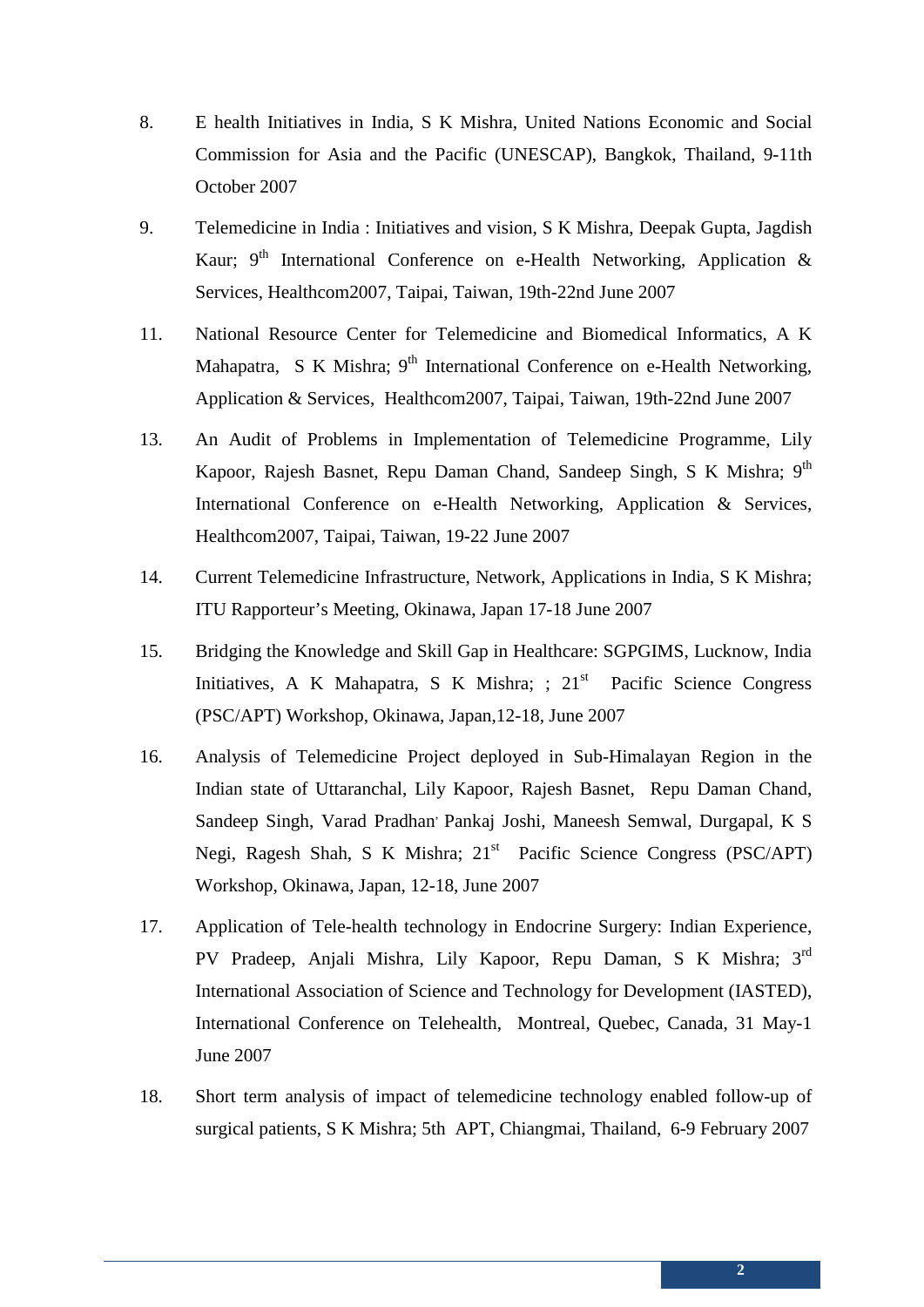- 19. Current Telemedicine Infrastructure, Network, Applications in India, S K Mishra; 5th APT, Chiangmai, Thailand, 6-9 February 2007
- 20. Developing Core Competence in Telemedicine & e-health SGPGI, Lucknow Initiative, S K Mishra; 5th APT, Chiangmai, Thailand, 6-9 February 2007
- 21. Application of Tele-health technology in Endocrine Surgery: Indian Experience, PV Pradeep, Anjali Mishra, Lily Kapoor, Repu Daman, S K Mishra; 3rd International Association of Science and Technology for Development (IASTED), International Conference on Telehealth,  $31<sup>st</sup>$  May-1<sup>st</sup> June, 2007 Montreal, Quebec, Canada
- 22. Analysis of Telemedicine Project deployed in Sub-Himalayan Region in the Indian state of Uttaranchal, Lily Kapoor, Rajesh Basnet, Repu Daman Chand, Sandeep Singh, Varad Pradhan, Pankaj Joshi, Maneesh Semwal, Durgapal, K S Negi, Ragesh Shah, S K Mishra; 21<sup>st</sup> Pacific Science Congress (PSC/APT) Workshop, 2-7-13,Okinawa,12-18, June 2007, Okinawa, JAPAN.
- 23. Telemedicine practice in extreme geographic environment: Uttaranchal State Telemedicine Network Project – A Case Study, Lily Kapoor, Rajesh Basnet, Repu Daman Chand, Sandeep Singh, Pankaj Joshi, Maneesh Semwal, Durgapal, K S Negi, Ragesh Shah, S K Mishra, Kartar Singh; 4th APT, Islamabad, Pakistan, 25- 26 January 2006
- 24. India Country Report on Telemedicine & e-health, Kartar Singh, S K Mishra; 4th APT, Islamabad, Pakistan, 25-26 January 2006
- 25. Continuing Medical Education (CME) Network: Current Position in India, Kartar Singh, S K Mishra; 4th APT, Islamabad, Pakistan, 25-26 January 2006
- 26. Telemedicine: Experience at a Tertiary Care Hospital, S K Mishra; Healthcom 2005, Busan, Korea, 23 –25 June 2005
- 27. Telemedicine Application in Surgery : Indian Experience and Update on Telemedicine Activities in India, S K Mishra; Rapporteur's Group Meeting, Tokyo, Japan, 22 June 2005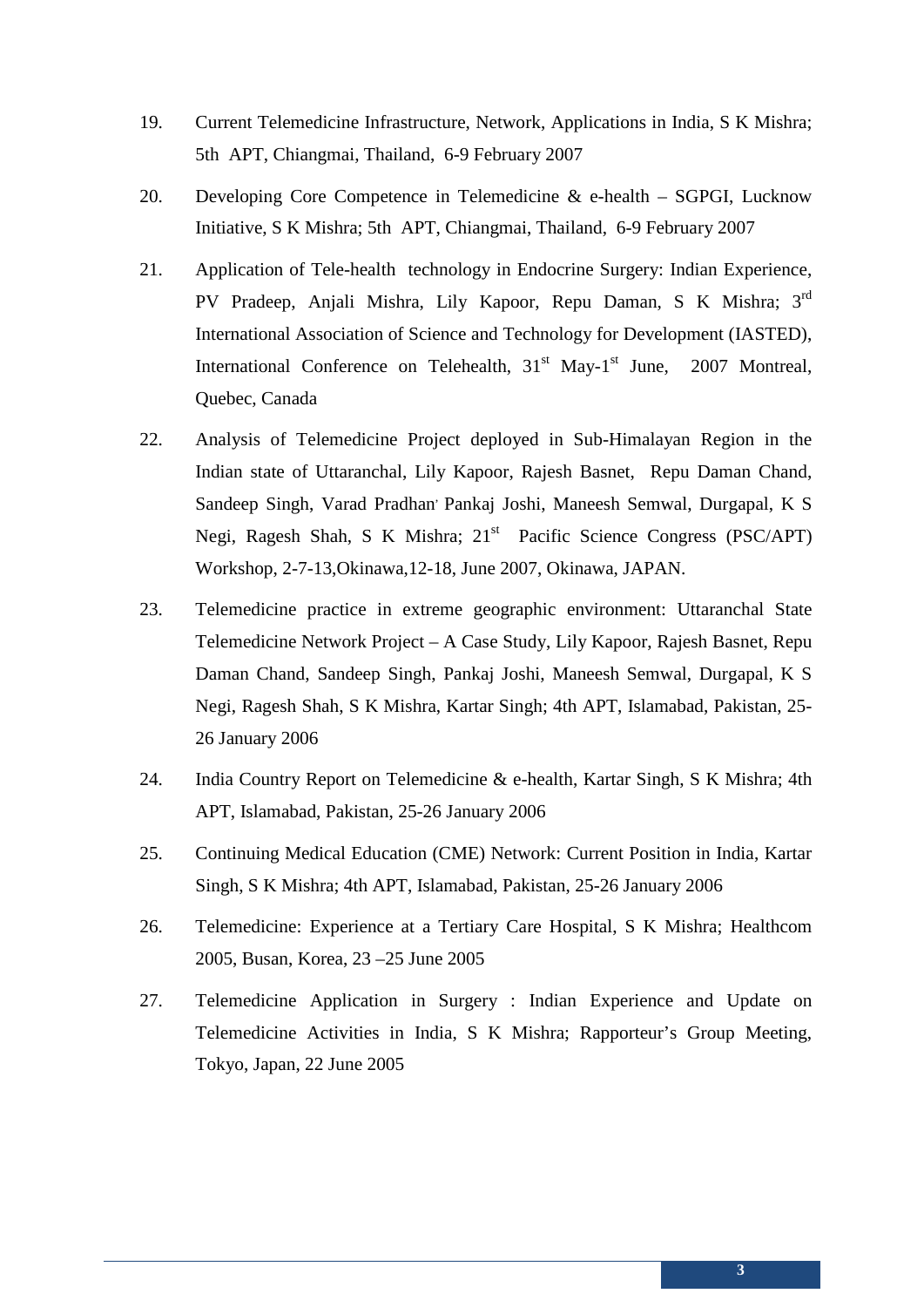- 28. Outcome of case study (project completed) on Field Telemedicine Application in Indian Setting, S K Mishra; Rapporteur's Group Meeting, Tokyo, Japan, 20-21 June 2005
- 29. Tsunami, Indian Ocean, Dec 26, 2004: Impact on Indian sub-continent and telemedicine interventions, S K Mishra, 3rd Asia Pacific Telecommunity Telemedicine Workshop, Malaysia, 27-28 January 2005
- 30. Current Status of E Health in India, S K Mishra, Sita Naik, Kartar Singh, 3rd Asia Pacific Telecommunity Telemedicine Workshop, Malaysia, 27-28 January 2005
- 31. Towards building a National Network of Medical Colleges for Distance Learning through ICT, Kartar Singh, S K Mishra, B.S.Bedi, M Tech., Gulshan Rai, 3rd Asia Pacific Telecommunity Telemedicine Workshop, Malaysia, 27-28 January 2005
- 32. Telemedicine Application in Maha Kumbhmela (Indian Festival) with A Large congregation(Poster): S K Mishra, Archana Ayyagari, Mahendra Bhandari, B S Bedi, Ragesh Shah; 9th Annual Conference of American Telemedicine Association, Tampa Convention Center, ATA, Florida, May 2-5, 2004
- 33. Strengthening Postgraduate Medical Education in Peripheral Medical Colleges through Telemedicine, Kartar Singh, S K Mishra, Ramnath Misra, Ratni B Gujral, Rakesh K Gupta, U K Misra, Archana Ayyagari, Rajesh Basnet, Biswanarayan Mohanty; 9th Annual Conference of American Telemedicine Association, Tampa Convention Center, ATA, Florida, May 2-5, 2004
- 34. Distant Learning in Endocrine Surgery Using Telemedicine Technology (Poster); Amit Aggarwal, Anjali Mishra, Nikhil Singh, Gaurav Agarwal, Ashok Aggarwal, S K Mishra, 2nd Asia Pacific Telecommunity Telemedicine Workshop, New Delhi, 25-26 Feb 2004
- 35. Field Telemedicine Experience in Kumbh Mela; S K Mishra, Archana Ayyagari, Baljit. S Bedi, Ragesh Shah, Kartar Singh, 2nd Asia Pacific Telecommunity Telemedicine Workshop, New Delhi, 25-26 February 2004
- 36. Rheumatology Education and Consultation using Telemedicine; Ramnath Misra, Amita Aggarwal, Bidut Das, D Patel, Lily Kapoor, Sita Naik, T Prem Sheela, S K Mishra, 2nd Asia Pacific Telecommunity Telemedicine Workshop, 2004, New Delhi, 25-26 February 2004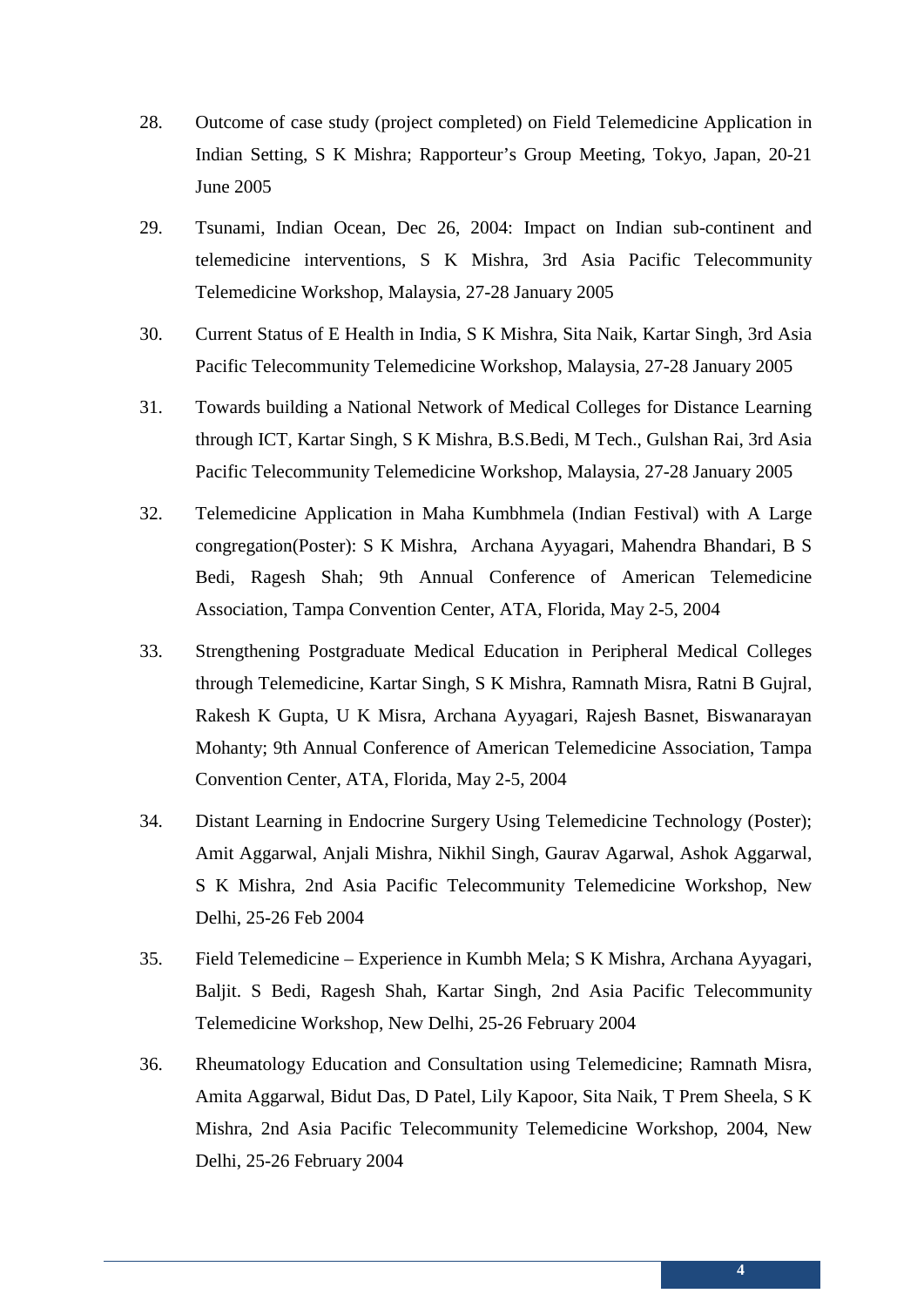- 37. Human Resource Development in the field of e- Health Technology– SGPGI, Lucknow Initiative (Poster); S K Mishra, Kartar Singh, 2nd Asia Pacific Telecommunity Telemedicine Workshop, 2004, New Delhi, 25-26 February 2004
- 38. Public Health Importance Use of Telemicrobiology in Evading Cholera Outbreak in a Large aggregation of People at Mahakumbh Mela in India; Archana Ayyagari, S K Mishra, Renu Agarwal, Anodita Bhargava, Shiv K Singh, Anand K Mishra, Jaswinder S Chawala, Rajesh Shah, 2nd Asia Pacific Telecommunity Telemedicine Workshop, 2004, New Delhi, 25-26 February 2004
- 39. Distant Education in Endocrine Surgery using Telemedicine Technology ( Poster); S K Mishra, Amit Agarwal, Anjali Mishra, Nikhil Singh, Gaurav Agarwal,Ashok K.Verma, Kailash C Mohapatra, Biswa N Mohanty, S K Mishra, Annual Conference of Asia-Pacific Association of Medical Informatics, Daegu, Korea, October 2003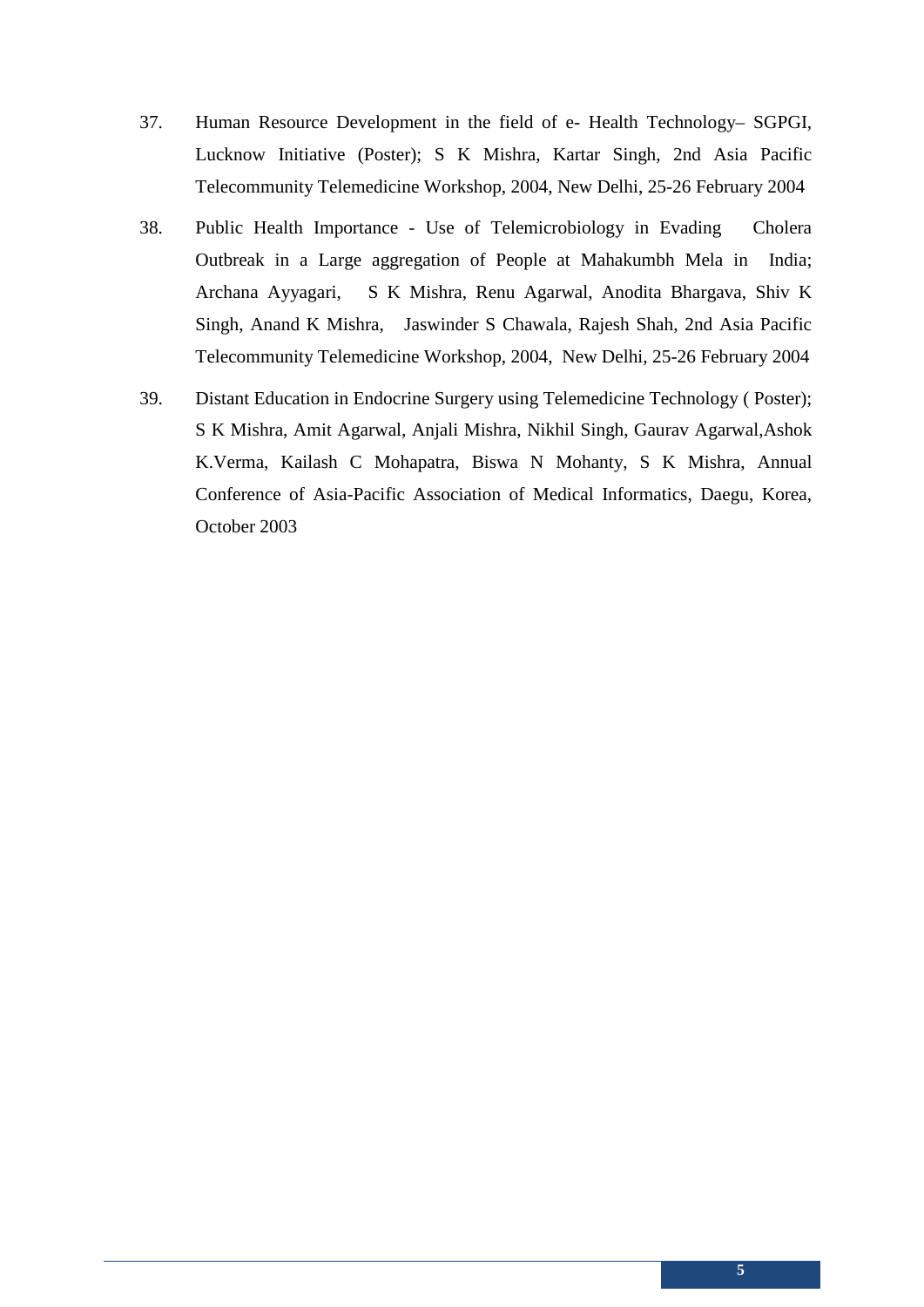## Scientific Papers Presented - National Conferences

- 1. Technology Case Study of Live Endoscopy Transmission at SGPGIMS; Shiv Mishra, Repu Daman, Abhay Verma, Praveer Rai, V. A. Saraswat, S. K. Mishra. 12th International Conference of Telemedicine Society of India Telemedicon 2016, Bengaluru, 10th - 12th November 2016
- 2. Telemedicine-A Tool for International Cooperation: A Practical Experience; Repu Daman, Dhiraj Kumar , Arvind Kumar , Sandeep Singh , Kalika Prasad Pathak , S.K.Mishra , 12th International Conference of Telemedicine Society of India Telemedicon 2016, Bengaluru, 10th - 12th November 2016
- 3. Evolution of Knowledge Engineering Infrastructure at SGPGIMS, Lucknow; Repu Daman, Saroj K Mishra, International Conference on Advancement in Computer Engineering Technology (ACIET 2016), Lucknow; 12 March 2016
- 4. Cloud Computing for Medical Applications & Healthcare Delivery; Repu Daman, Manish M. Tripathi, Saroj K Mishra, International Conference on Advancement in Computer Engineering Technology (ACIET 2016), Lucknow; 12 March 2016
- 5. An Audit of Surgical Video Transmission in real time: SGPGI Experience; Arvind Kumar, Repu Daman, Sandeep Singh, Ashok Kashyap and Saroj Kanta Mishra ; 11th International Conference of Telemedicine Society of India Telemedicon 2015, Kolkata , 27th - 29th November 2015
- 6. Technical Infrastructure Administration in Enterprise Telemedicine System ; Repu Daman, Uday Ghoshal, S. K. Mishra; 11th International Conference of Telemedicine Society of India Telemedicon 2015, Kolkata , 27th - 29th November 2015
- 7. National Knowledge Network for telemedicine & telehealth services An Audit of SGPGIMS, Lucknow; Vijay Yadav, Alisha Harry, Dhiraj Kumar, Arun Kumar, Arvind Kumar, Repu Daman and Saroj Kanta Mishra 11th International Conference of Telemedicine Society of India Telemedicon 2015, Kolkata , 27th - 29th November 2015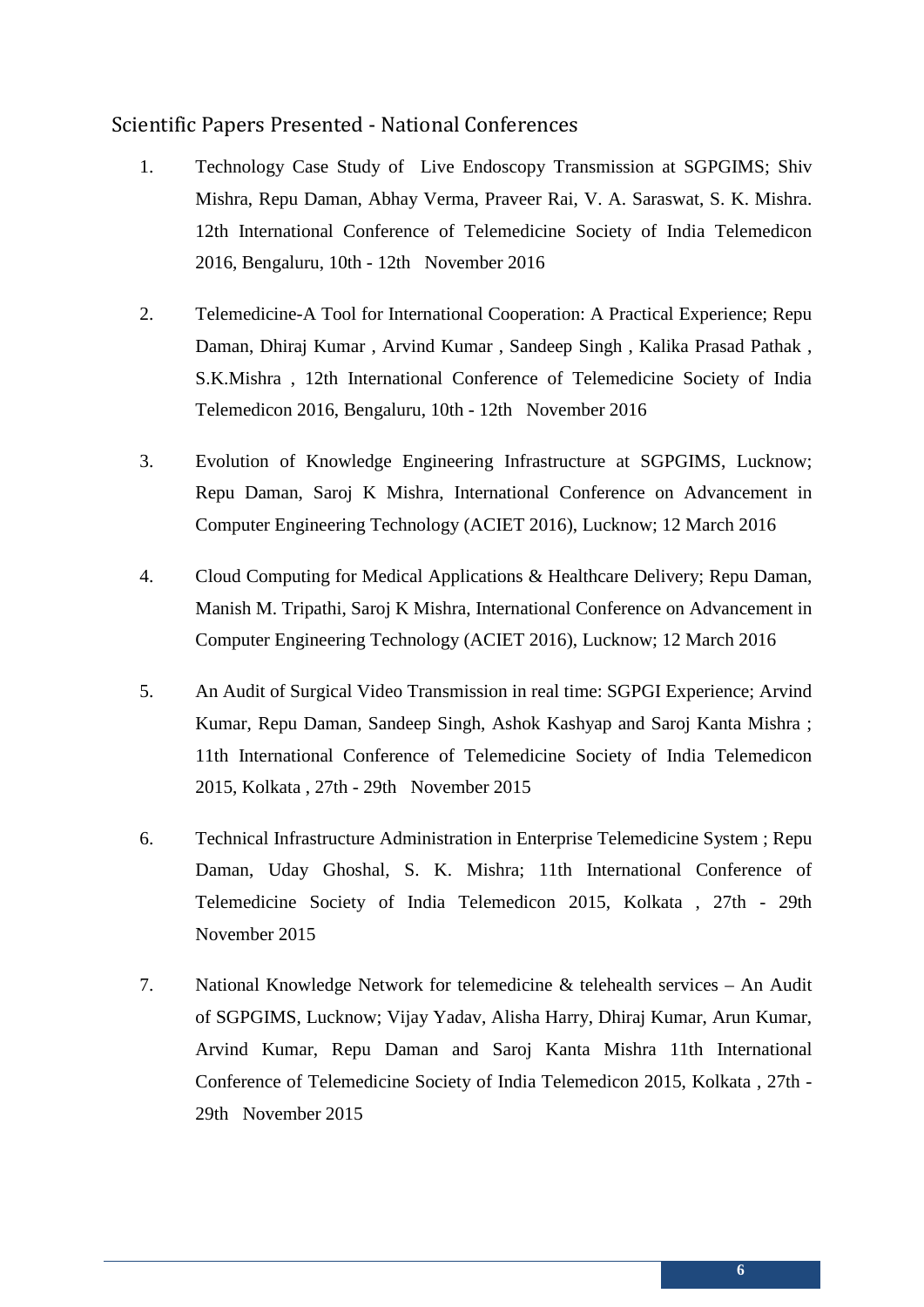- 8. Surgical Operation Theatre to Video editing studio: A Review of Methods for Recording, Editing, and distributing surgical Video; Amit Mohan, Dr. Saba Ratenam, Sandeep Singh and Dr. Saroj Kanta Mishra. 11th International Conference of Telemedicine Society of India Telemedicon 2015, Kolkata , 27th - 29th November 2015
- 9. Design & development of analytical tools in existing tele-health services; Indra Pratap Singh, T.K. Dixit, S.K. Garg, S. K. Mishra ; 11th International Conference of Telemedicine Society of India Telemedicon 2015, Kolkata , 27th - 29th November 2015
- 10. Importance of Human Resource in Telemedicine Program Management; Dabeer Warsi, Repu Daman Chand1, Naval Bansal, Sabaretnam Mayilvaganan, S. K. Mishra, Lucknow. 10th International Conference of Telemedicine Society of India Telemedicon 2014, Bhopal, 7th -9th November 2014
- 11. Technique of story-telling in eLearning with reference to endocrine surgery; Dabeer Warsi, Repu Daman Chand, Naval Bansal, Sabaretnam Mayilvaganan, S. K. Mishra, Lucknow. 10th International Conference of Telemedicine Society of India Telemedicon 2014, Bhopal, 7th -9th November 2014
- 12. Making Telemedicine Work: Technical Consideration; Repu Daman, Arun Rawat, Vijay Yadav, Arvind Kumar, S. K. Mishra. 10th International Conference of Telemedicine Society of India Telemedicon 2014, Bhopal, 7th-9th November 2014
- 13. Usage of National Knowledge Network for tele-education & tele-health services at SGPGIMS, Lucknow – An audit; Arun Rawat, Vijay Yadav, Arvind Kumar, Repu Daman, S. K. Mishra. 10th International Conference of Telemedicine Society of India Telemedicon 2014, Bhopal, 7th - 9th November 2014
- 14. Use of eTechnology in Patient Care with Reference to Endocrine Surgery; Sabaretnam Mayilvaganan, Repu Daman; 10th International Conference of Telemedicine Society of India Telemedicon2014, Bhopal, 7th - 9th November 2014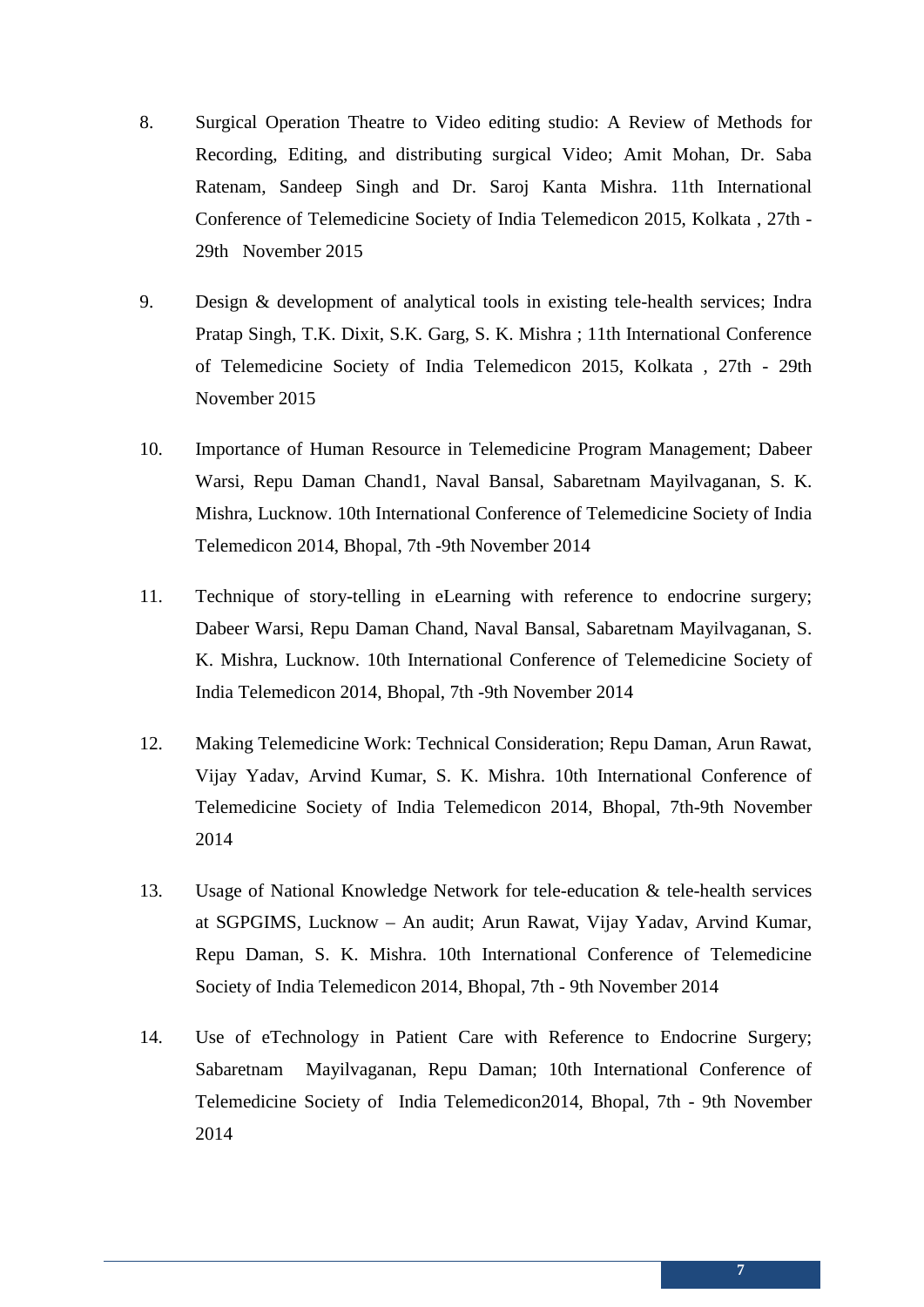- 15. Analysis of a Fifteen Year Experience of SGPGIMS Telemedicine Program Management; Vijay Pal Singh, Indra Pratap Singh, Repu Daman, S. K. Mishra. 10thInternational Conference of Telemedicine Society of India Telemedicon 2014, Bhopal,7th - 9th November 2014
- 16. Operation of Mobile Telemedicine System; Kalika Prasad Pathak , Indra Pratap Singh,T.K. Dixit, S.K. Garg, Suman Jaju, Piyush Gupta, S. K. Mishra. 10th International Conference of Telemedicine Society of India Telemedicon2014, Bhopal 7th - 9th November 2014
- 17. Augmenting rural health care empowering the mobile medical units; Indra Pratap Singh, Kalika Prasad Pathak, T.K. Dixit, S.K. Garg, S. K. Mishra. 10th International Conference of Telemedicine Society of India Telemedicon 2014, Bhopal, 7th - 9th November 2014
- 18. Thyroid Cancer Patients Care Through Telemedicine: SGPGIMS Experience for a Decade; Pradhan PK , Mohanty BN, Mishra SK, Mohanty, Jain S, Verma S, Mudalsa R, Arya A. 9th International Conference of Telemedicine Society of India Telemedicon 2013, Jaipur , 29th -1st December 2013
- 19. Design, Development and Operation of Mobile Telemedicine System; Indra Pratap Singh, Kalika Prasad Pathak, Arvind Kumar, Repu Daman, T.K. Dixit, S.K. Garg, S. K. Mishra. 9th International Conference of Telemedicine Society of India Telemedicon 2013, Jaipur , 29th -1st December 2013
- 20. Building knowledge resource on e-Health an initiative at SGPGI, Lucknow; Jyoti Verma, Indra Pratap Singh, S. K. Mishra. 9th International Conference of Telemedicine Society of India Telemedicon 2013, Jaipur , 29th -1st December 2013
- 21. Pan-African Telemedicine Project Experience at SGPGI, Lucknow; Kalika Prasad Pathak, Isha Dubey, Indra Pratap Singh, T. V. Reddy, S.K. Mishra. 9th International Conference of Telemedicine Society of India Telemedicon 2013, Jaipur , 29th -1st December 2013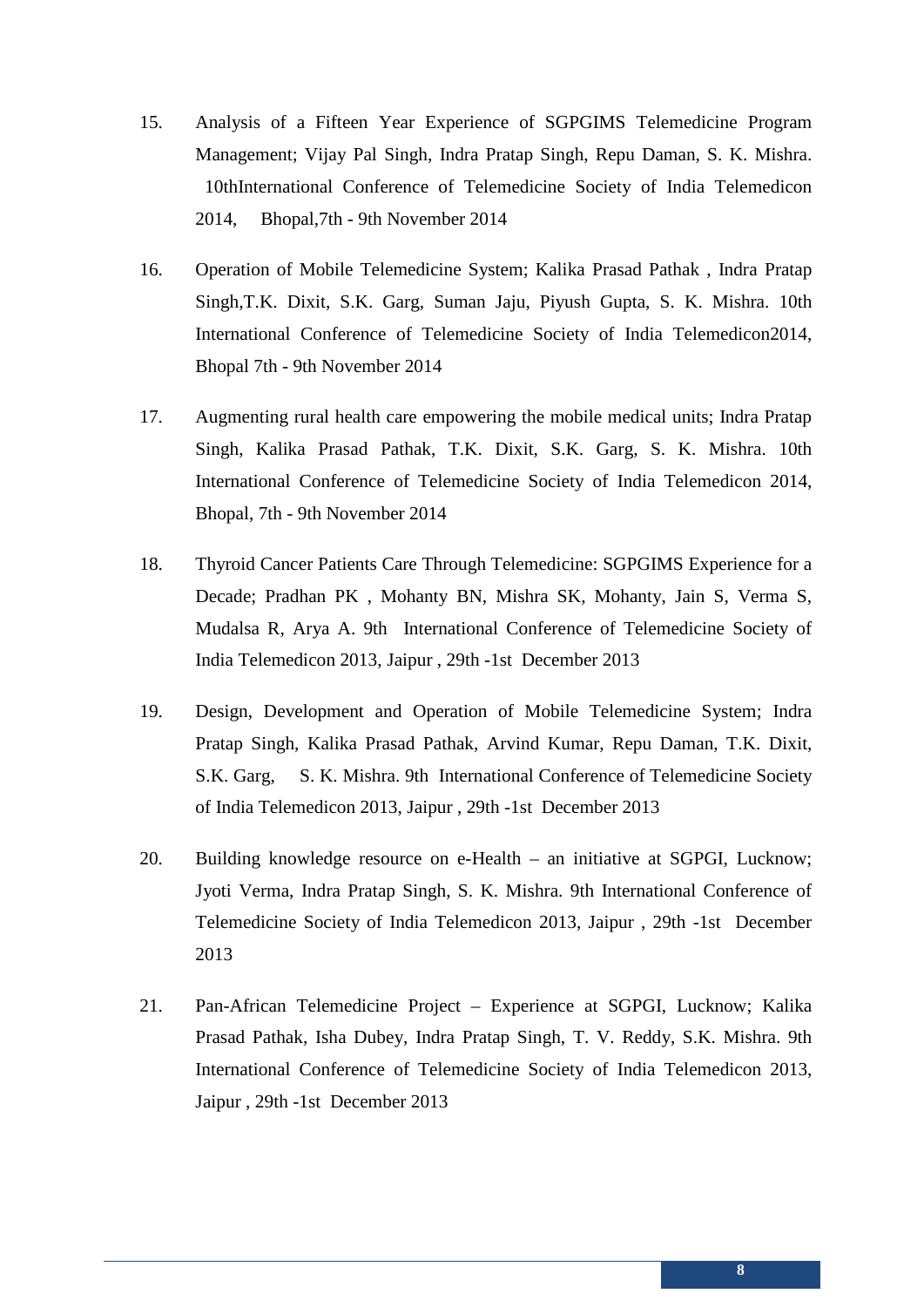- 22. Telemedicine Programme Management in a large medical institution Lessons learnt; Vijay Pal Singh, Indra Pratap Singh, Repu Daman, S K Mishra. 9th International Conference of Telemedicine Society of India Telemedicon 2013, Jaipur, 29th -1st December 2013
- 23. Technology & Management of Large Video Conference Network Enterprise SGPGI Knowledge Network experience; Dheeraj Kumar, Arun Rawat, Vijay Yadav, Arvind Kumar, Repu Daman, S. K. Mishra. 9th International Conference of Telemedicine Society of India Telemedicon 2013, Jaipur , 29th -1st December 2013
- 24. Innovative Low Cost mHealth tool kit; Indra Pratap Singh, Saroj Kanta Mishra, Repu Daman, CSI – 2012: 47th Annual National Convention of CSI, Kolkata, 1st-2nd December 2012
- 25. Information Communication & Education for public health potential use of advanced multimedia tools; Isha Dubey, Amit Mohan, Kalika Prasad, Repu Daman Chand, S.K. Mishra. Telemedicon 12, 8th International Conference of Telemedicine Society of India, Coimbatore, 29th -1st December 2012
- 26. Institute based knowledge repository: SGPGIMS Knowledge Park; Prashant Shahi, Amit Mohan, Repu Daman Chand, SK Mishra. Telemedicon 12, 8th International Conference of Telemedicine Society of India, Coimbatore, 29th -1st December 2012
- 27. Surgical Image Capture, Archival & Storage: SGPGI Case Study; Arun Kumar, Arvind Kumar, Sandeep Singh, Repu Daman, SK Mishra. Telemedicon 12, 8th International Conference of Telemedicine Society of India, Coimbatore, 29th -1st December 2012
- 28. An attempt towards developing a national standard for designing technical architecture of ICT & Audio Visual network of telemedicine Bus; Arvind Kumar, Indra Pratap Singh, Repu Daman, Piyush Gupta, TK Dixit, SK Garg, S K Mishra. Telemedicon 12, 8th International Conference of Telemedicine Society of India, Coimbatore, 29th -1st December 2012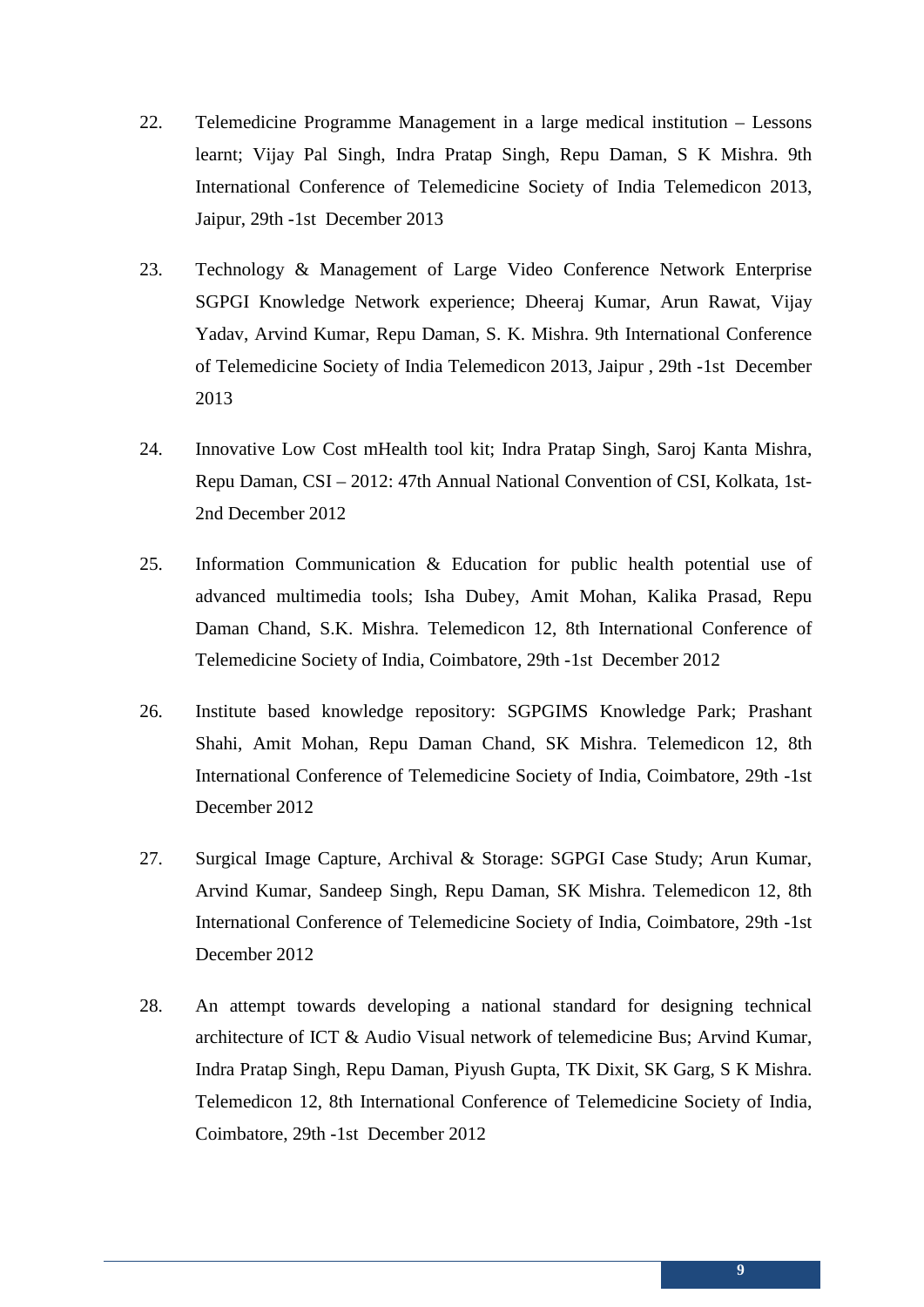- 29. Open source content management software case study with coopermine; Amit Mohan, Niharika Bajpai, Prashant Shahi, Repu Daman Chand, SK Mishra. Telemedicon 12, 8th International Conference of Telemedicine Society of India, Coimbatore, 29th -1st December 2012
- 30. Thyroid Cancer Tele-care; BN Mohanty, Pradhan PK, Mohanty AK, Mishra SK. Telemedicon 12, 8th International Conference of Telemedicine Society of India, Coimbatore, 29th -1st December 2012
- 31. Tele-ophthalmology at community health center- SGPGI Case Study; Neha Singh, Indra Pratap Singh, Vikas Kanaujia, Kumudni Sharma, SK Mishra. Telemedicon 12, 8th International Conference of Telemedicine Society of India, Coimbatore, 29th -1st December 2012
- 32. Tele-education operational process: current scenario at SGPGI, Lucknow; Vijay pal Singh, Repu Daman, Indra Pratap Singh, Saroj K. Mishra. Telemedicon 12, 8th International Conference of Telemedicine Society of India, Coimbatore, 29th - 1st December 2012
- 33. Role of Telemedicine Technology in Endocrine Surgery: Knowledge Exchange; Agarwal Ritesh,Gyan Chand, Mishra Anjali, Agarwal Gaurav, Agwarwal Amit, Verma A.K, Mishra S.K, 7th Annual National Conference of Association of Surgeon in India ASICON; Kochi, Kerala; 25-30 December 2011
- 34. An Audit of Decade long Telemedicine Technology application in Endocrine Surgery; Ritesh Agrawal, Gyan Chand, Anjali Mishra, Gaurav Agarwal, Amit Agarwal, AK Verma, SK Mishra, Telemedicon 11, 7th International Conference of Telemedicine Society of India, Mumbai, 11-13 November 2011
- 35. Affordable Tools & System for Enterprise Tele-Health Network- SGPGI Model; Indra Pratap Singh, Repu Daman, Saroj Kanta Mishra, Telemedicon 11, 7th International Conference of Telemedicine Society of India, Mumbai, 11-13 November 2011
- 36. Surgiplex: a model for surgical education using telepresence concept, Repu Daman Chand, Sandeep Singh, Arvind Kumar, Indra Pratap Singh, S K Mishra,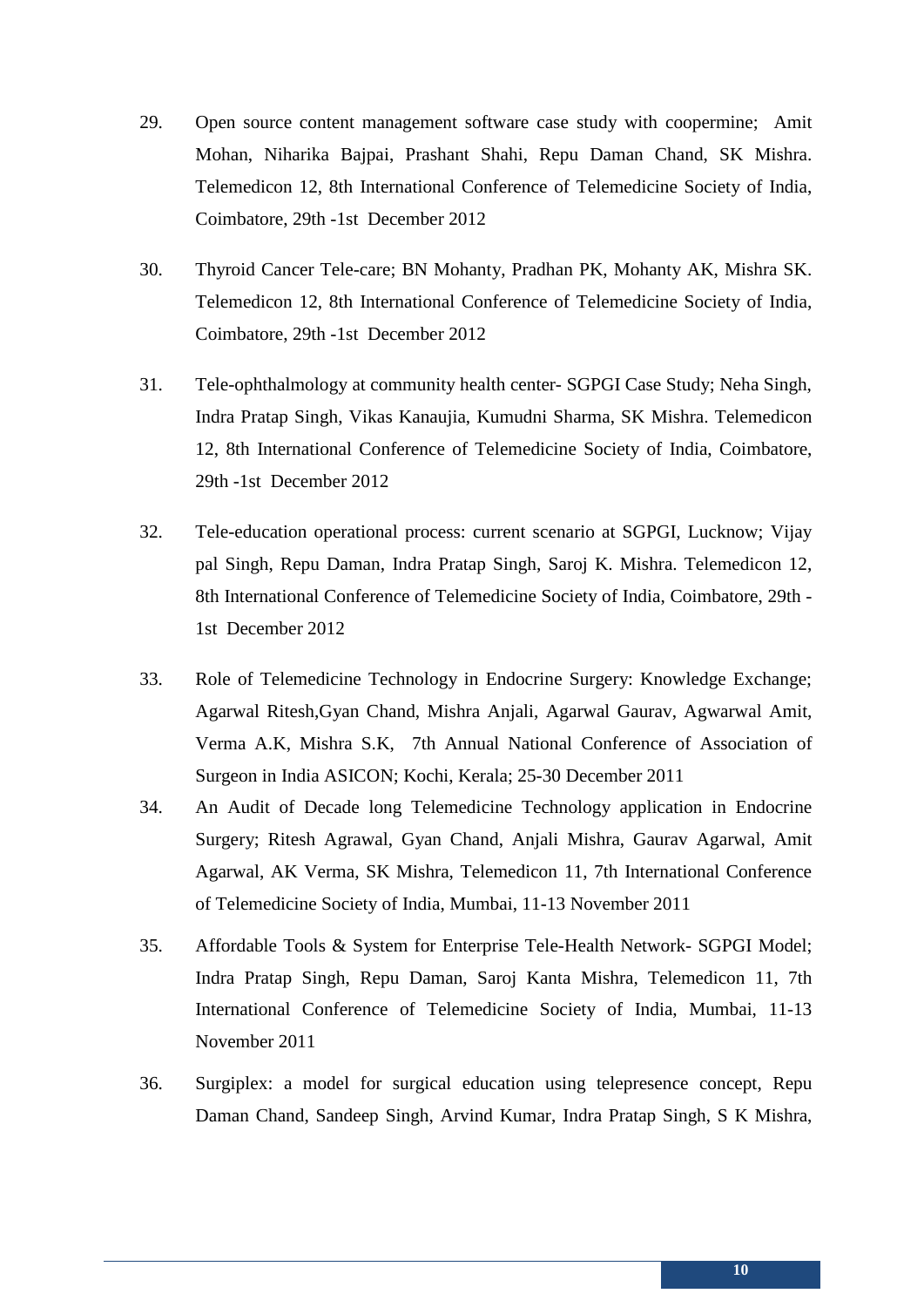Telemedicon 11, 7th International Conference of Telemedicine Society of India, Mumbai, 11-13 November 2011

- 37. Lesson learnt in managing Telemedicine Programme over a decade; Vijay Pal Singh1, Repu Daman Chand1, Indra Pratap Singh1, S K Mishra, Telemedicon 11, 7th International Conference of Telemedicine Society of India, Mumbai, 11-13 November 2011
- 38. Strength and Weakness of Different Videoconference Technology used in Telemedicine Practice; Repu Daman Chand, Sandeep Singh, Amit Mohan Vijay Pal Singh, Indra Pratap Singh, S.K.Mishra, Telemedicon 10, 6th International Conference of Telemedicine Society of India, Odisha, 14-16 November 2010
- 39. Elements for successful practice of Telemedicine; Mishra Saroj Kanta, Singh Indra Pratap, Telemedicon 10, 6th International Conference of Telemedicine Society of India, Bhuneshwar, Odisha, 14-16 November 2010
- 40. Distance medical education : Concepts & its relevance in resource crunch countries; Mishra S. K. Telemedicon 10, 6th International Conference of Telemedicine Society of India, Bhuneshwar, Odisha, 14-16 November 2010
- 41. Tele-Epidemiology-Definition relevance in Public Health and Technology/Tool for Practice; Mishra S. K, Telemedicon 10, 6th International Conference of Telemedicine Society of India, , Bhuneshwar, Odisha, 14-16 November 2010
- 42. Health IT Capacity Building-SGPGI Initiative; Indra Pratap Singh, Vijay Pal Singh, Repu Daman, Saroj Kanta Mishra, Telemedicon 10, 6th International Conference of Telemedicine Society of India, Odisha, 14-16 November 2010
- 43. Linking e- resources via Library home page: focus on SGPGIMS Central library; Prabha Manoj Kumar , Repu Daman Chand, S. K. Mishra, Telemedicon 10, 6th International Conference of Telemedicine Society of India, Odisha, 14-16 November 2010
- 44. Telemedicine Session Management: Practical Aspects; Arun Kumar, Ashok Kashyap, Sandeep Singh, Repu Daman, S. K. Mishra, Telemedicon 10, 6th International Conference of Telemedicine Society of India, Odisha, 14-16 November 2010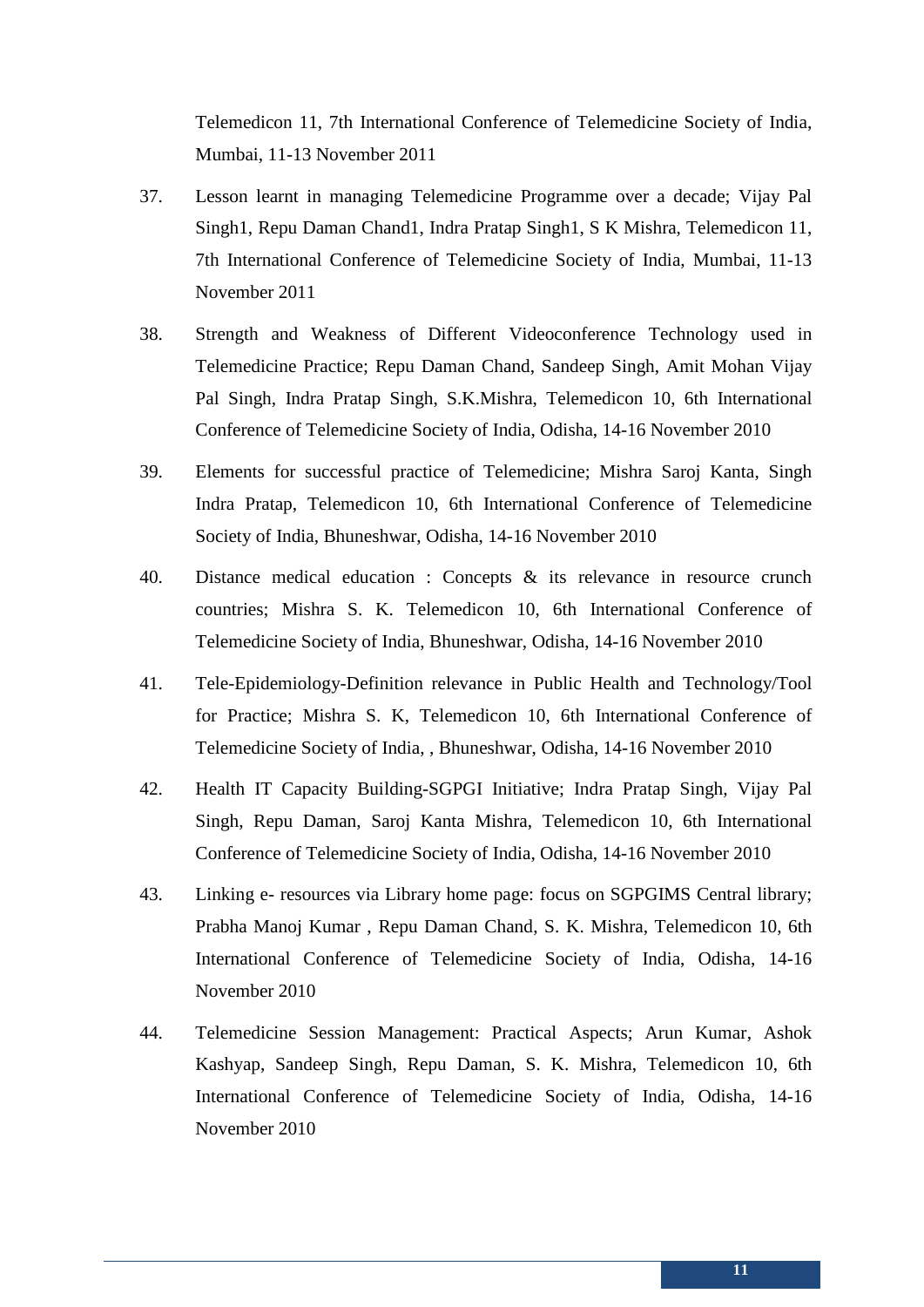- 45. Evolution of Telemedicine software in Indian Scenario over last decade; Kalika Prasad Pathak, Indra Pratap, Repu Daman, S. K. Mishra, Telemedicon 10, 6th International Conference of Telemedicine Society of India, Odisha, 14-16 November 2010
- 46. Application of Multimedia & Animation in Medical Education; Himanshu Srivastava, Amit Mohan, Repu Daman Chand, S. K. Mishra, Telemedicon 10, 6th International Conference of Telemedicine Society of India, Odisha, 14-16 November 2010
- 47. Reinforcement of nuclear medicine training through web based telemedicine; Pradhan P.K, Dhingra V, Singh I.P, Damar R, Mishra S.K, Telemedicon 10, 6th International Conference of Telemedicine Society of India, Odisha, 14-16 November 2010
- 48. Enterprise video conferencing networks: Design and management (Poster); Ashok Kashyap, Arun Kumar, Sandeep Singh, Repu Daman, S.K. Mishra, Telemedicon 10, 6th International Conference of Telemedicine Society of India, Odisha, 14-16 November 2010
- 49. SGPGI Telemedicine Programme : Review of one decade; Saroj Kanta Mishra, Telemedicon 10, 6th International Conference of Telemedicine Society of India, Odisha, 14-16 November 2010
- 50. Experience with Development & Management of Web Resources at School of Telemedicine and Biomedical Informatics;Vijay Pal Singh, Repu Daman Chand, Indra Pratap Singh, S K Mishra, Telemedicon 10, 6th International Conference of Telemedicine Society of India, Odisha, 14-16 November 2010
- 51. Low cost telehealth system- design, development and pilot development result of a collaborative study by OTTET; K.N. Bhagat, Indra Pratap Singh, Saroj K. Mishra, Telemedicon 10, 6th International Conference of Telemedicine Society of India, Odisha, 14-16 November 2010
- 52. Experience of telemedicine in patient management and neurology education; Kalita J., Misra U. K., Mishra S. K, Telemedicon 10, 6th International Conference of Telemedicine Society of India, Odisha, 14-16 November 2010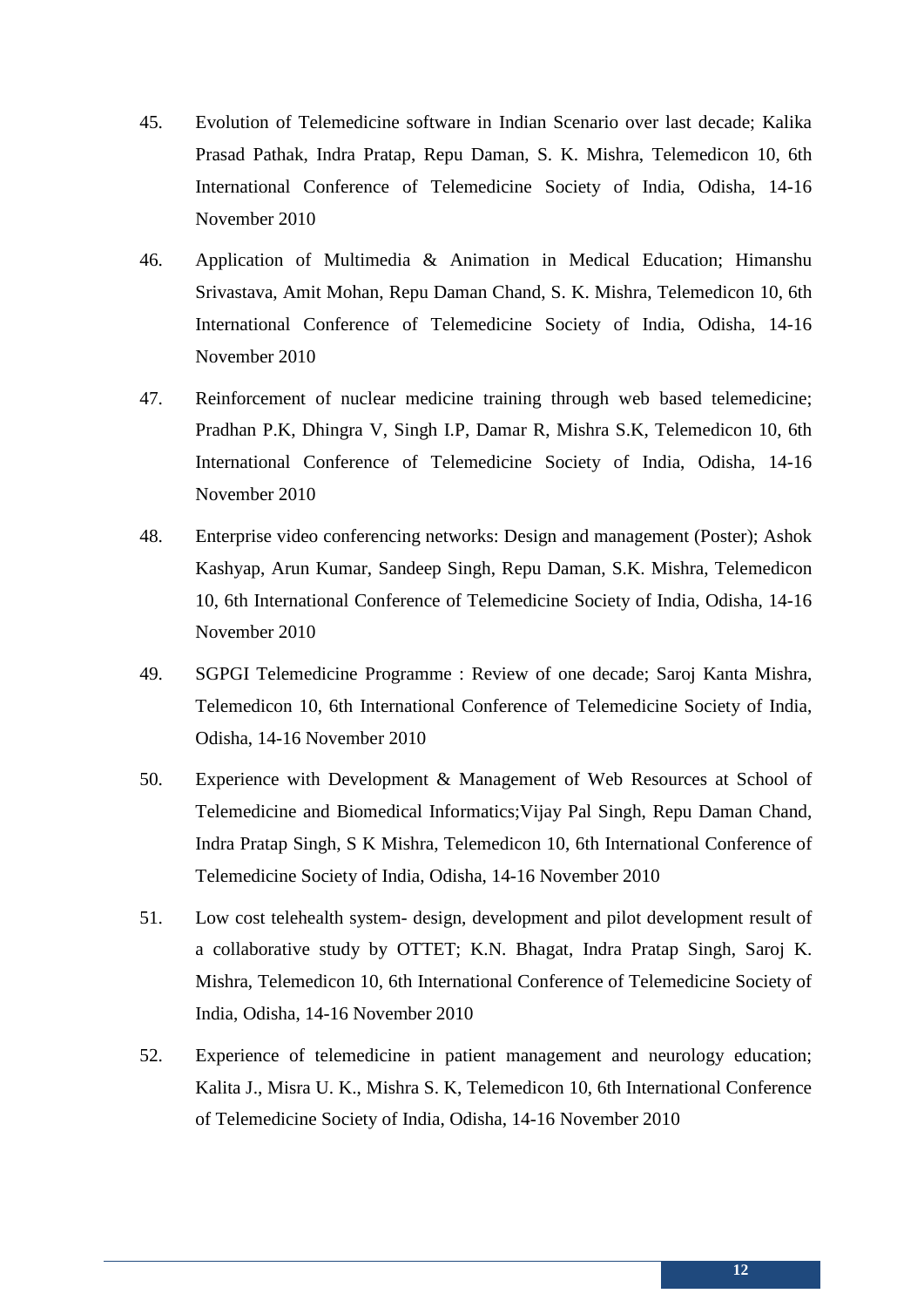- 53. mHealth4uT: a low cost mobile e-Health tool for health service @ Door; Pankaj Kapoor, Inder Pratap Singh, Repu Daman, Saroj K.Mishra, Telemedicon 10, 6th International Conference of Telemedicine Society of India, Bhuneshwar, Odisha, 14-16 November 2010
- 54. Design and implementation of U.P. medical college telemedicine network; Singh Saudan, Mishra S. K, Saxena Prashant, Kapoor Pankaj, Telemedicon 10, 6th International Conference of Telemedicine Society of India, Odisha, 14-16 November 2010
- 55. Telemedicine in India Current Scenario, S K Mishra, Telemedicon 09, 5th National Conference of Telemedicine Society of India, Pune, 6-8 November 2009
- 56. Technical Evaluation of Low Cost Telemedicine Solution in Indian Situation: A Case Study in Ratha Yatra Festival at Puri, Indra Pratap Singh, K N Bhagat, S K Mishra, Telemedicon 09, 5th National Conference of Telemedicine Society of India, Pune, 6-8 November 2009
- 57. Design & Development of Low Cost Rural Centric Sustainable Telehealth Model, K N Bhagat, Indra Pratap Singh, S.K. Mishra, Telemedicon 09, 5th National Conference of Telemedicine Society of India, Pune, 6-8 November 2009
- 58. Care of Thyroid Cancer Patients through Telemedicine: SGPGIMS Experience for more than 5 Years, Pradhan PK, Mohanty BN, Mishra SK, Mohanty A, Dhingra V, Suneetha B,Madhusudan P, Ora M,Arya A, Shukla AK, Telemedicon 09, 5th National Conference of Telemedicine Society of India, Pune, 6-8 November 2009
- 59. Tele-Education in Health Science Good Content is Essential, Amit Mohan, Kalika Prasad, Repu Daman Chand, S K Mishra, Telemedicon 09, 5th National Conference of Telemedicine Society of India, Pune, 6-8 November 2009
- 60. Training the Trainees in Radiation Oncology through Telemedicine: Preliminary Experience, Agrawal S, Shrivastava K, Kumar S, Pant MC, Mishra SK, Telemedicon 09, 5th National Conference of Telemedicine Society of India, Pune, 6-8 November 2009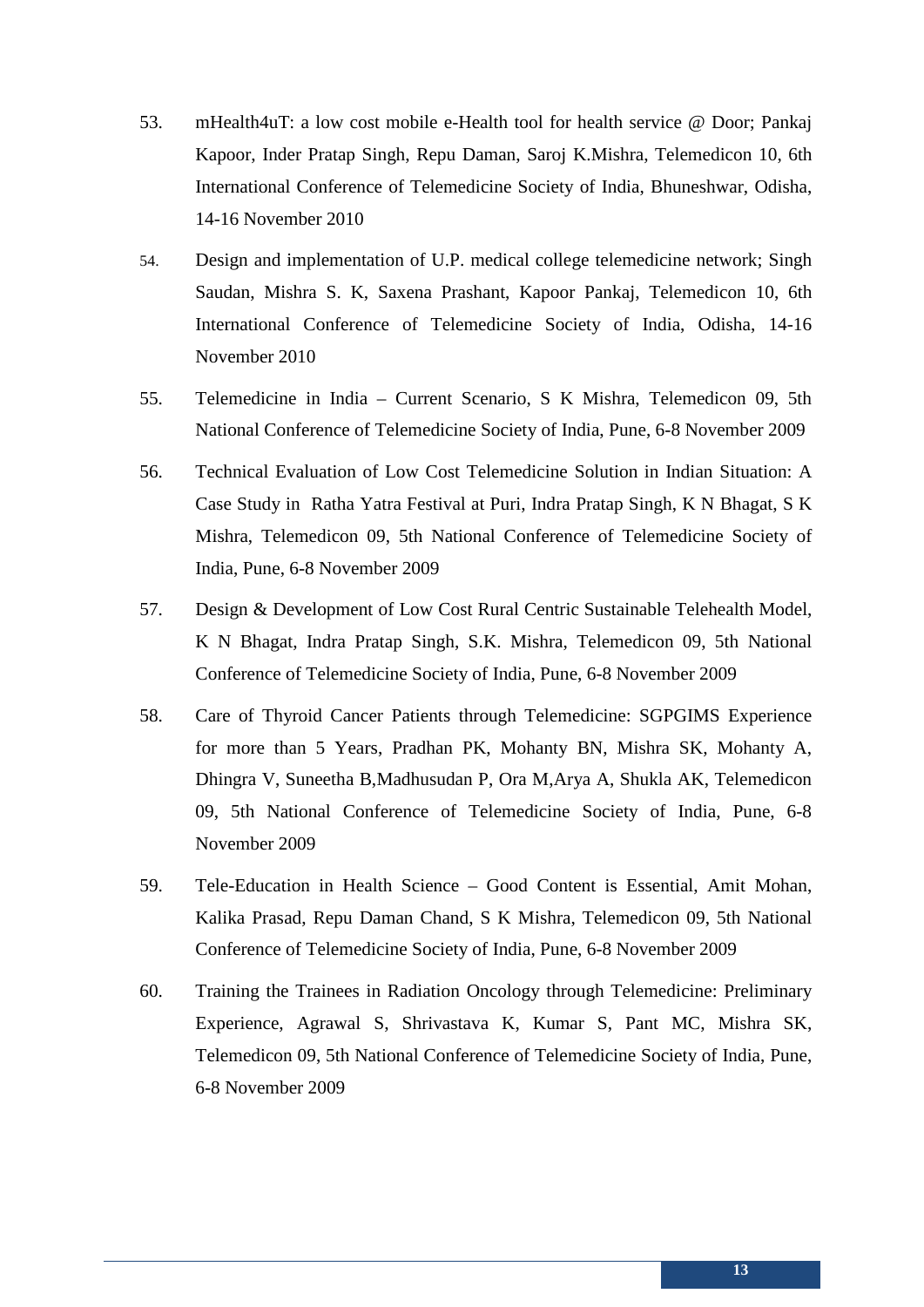- 61. Current scene of Telemedicine in India, S K Mishra, Telemedicon 08, 4th National Conference of Telemedicine Society of India, Chandigarh, 14-16 November 2008
- 62. Lesson learnt from the telemedicine pilot project implementation in the state of Uttarakhand, Lily Kapoor, Indra Pratap Singh, Repu Daman Chand , Sandeep Singh, S K Mishra, Telemedicon 08, 4th National Conference of Telemedicine Society of India, Chandigarh, 14-16 November 2008
- 63. National & International Initiatives of SGPGI Telemedicine Program, S K Mishra, Telemedicon 08, 4th National Conference of Telemedicine Society of India, Chandigarh, 14-16 November 2008
- 64. An Audit of Telemedicine Project Outcome at District Hospital Raibareli, Indra Pratap Singh, Lily Kapoor, Dhirendra Tripathi, Altaf Husain, S K Mishra; 4th National Conference of Telemedicine Society of India, Chandigarh, 14-16 November 2008
- 65. Design and Implementation of Tele-Radiotherapy Network; S.Agrawal, K.J.Maria Das, K.Shrivastava, S.Kumar, M.C.Pant, S.K.Mishra; 4th National Conference of Telemedicine Society of India, Chandigarh, 14-16 November 2008
- 66. Development and Maintenance of e Seminar Web Portal on "National Knowledge base on Telemedicine  $\&$  e Health" – An audit of one year activity; Vijay Pal Singh, Lily Kapoor, Repu Daman Chand, Indra Pratap Singh, S K Mishra, 4th National Conference of Telemedicine Society of India, Chandigarh, 14-16 November 2008
- 67. Design of IP Based Intra-operative Tele-consultation Module; Repu Daman Chand , Indra Pratap Singh, Sandeep Singh, Vijay Pal Singh, Lily Kapoor, S K Mishra, 4th National Conference of Telemedicine Society of India, Chandigarh, 14-16 November 2008
- 68. Continuity of Care of Thyroid Cancer Patients through Telemedicine; Pradhan PK, Mohanty BN, Mishra SK, Mohanty A, Dhingra V, Suneetha B, Madhusudan P,Arya A, Shukla AK; 4th National Conference of Telemedicine Society of India, Chandigarh, 14-16 November 2008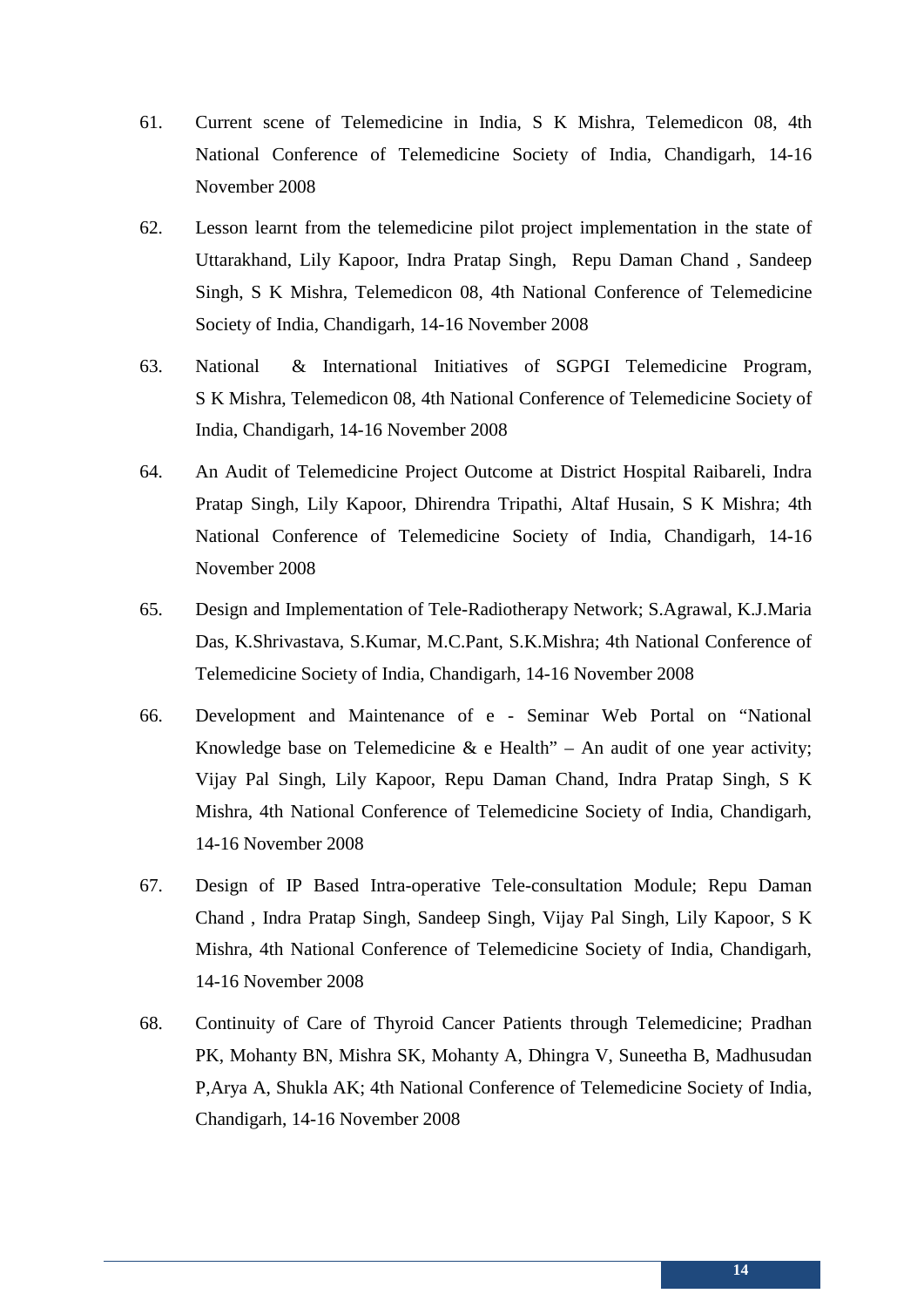- 69. Usefulness of optimization of digital images in telepathology practice; Manoj Jain, Rashmi Jain, K.K. Prasad, V.V. Batra, S.K. Mishra, 4th National Conference of Telemedicine Society of India, Chandigarh, 14-16 November 2008
- 70. Impact of teleducation and teleconsultations in clinical immunology; Vikas Agarwal, Ramnath Misra, Amita Aggarwal, Able Lawrence, Bidyut Das, D Patel, Lily Kapoor, S K Mishra, 4th National Conference of Telemedicine Society of India, Chandigarh, 14-16 November 2008
- 71. SGPGI Protocol on the Management of Telemedicine Sessions; Swarnaprabha Misra, Rashmi Jain, Lily Kapoor, Indra Pratap Singh, Saroj Kanta Mishra, 4th National Conference of Telemedicine Society of India, Chandigarh, 14-16 November 2008
- 72. Telemedicine: Current Indian Scenario, S K Mishra; 46th Annual Function, Tata Main Hospital, ,Jamshedpur, 29-30 March 2008
- 73. Fiber Optic Based Telemedicine Network A Study of Technical and Clinical Outcome, Lily Kapoor, Indra Pratap Singh, Dhirendra Tripathi, Repu Daman Chand, Altaf Hussain, S K Mishra, 3rd National Conference of Telemedicine Society of India, 12th ISfTeH International Conference, Chennai, 2 –3 November 2007
- 74. Telemedicine Project in Maldives: An evaluation study, S K Mishra, Aminath Shenalin, Hassan Mohamed, JorgeLuna, 3rd National Conference of Telemedicine Society of India, 12th ISfTeH International Conference, Chennai, 2 -3 November 2007
- 75. Organization and Management of Telemedicine Program; S K Mishra, 3rd National Conference of Telemedicine Society of India, 12th ISfTeH International Conference, Chennai, 2-3 November 2007
- 76. SGPGIMS Telemedicine Program-Road Ahead, A K Mahapatra, S K Mishra, 3rd National Conference of Telemedicine Society of India, 12th ISfTeH International Conference, Chennai, 2-3 November 2007
- 77. Comparative technical evaluation of Telemedical video-conference using various Communication media: Indra Pratap Singh, Repu Daman Chand, Sandeep Singh,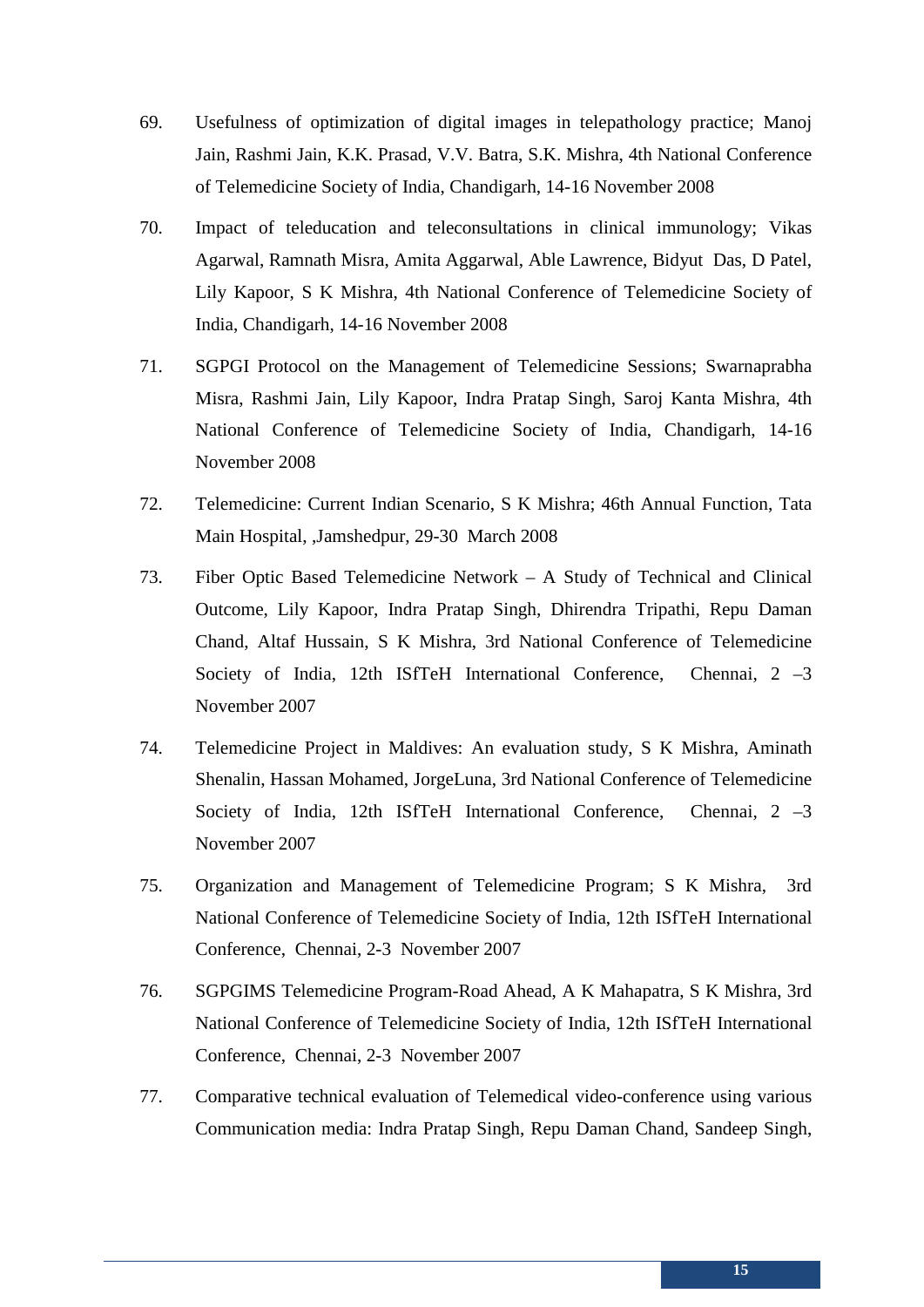S K Mishra, 3rd National Conference of Telemedicine Society of India, 12th ISfTeH International Conference, Chennai, 2-3 November 2007

- 78. Tele Education: Impact of Tele-education and Tele-Consultaions in clinical Immunology: Vikash Agrawal, Ramnath Misra, Amita Aggrawal, Able Lawrence, Bidyut Das, Patel D, Lily Kapoor, S K Mishra, 3rd National Conference of Telemedicine Society of India, 12th ISfTeH International Conference, Chennai, 2-3 November 2007
- 79. An Alternative way of Follow up of Thyriod cancer patient through Telemedicine: P.K. Prasanta, V. Kumar, B.N. Mohanty, B.K. Das, S. Gambhir, A.K. Shukla, S.K. Mishra; 3rd National Conference of Telemedicine Society of India, 12th ISfTeH International Conference, Chennai, 2-3 November 2007
- 80. Telemedicine in India Current Scenario, S K Mishra, Telemedicine Workshop 2007, Ahmedabad, 14 October 2007
- 81. Practical Guidelines on Design Implementation of Telemedicine Network, S K Mishra, Telemedicine Workshop, CDAC, Mohali, 29 September 2007
- 82. SGPGIMS Contribution to e-Health, S K Mishra; Seventh International Conference on e-Health: Future Diagnostics for unreached, Vidya Pratishthan's Institute of Information Technology (VIIT), Baramati, Maharashtra, 17 March 2007
- 83. Grid Computing in Healthcare, Teaching & Research, S K Mishra; Computer Society of India, Cuttack, 17-18 February 2007
- 84. Practical Guidelines on Design Implementation and Evaluation of State wide Telemedicine Network, S K Mishra; Orissa Telemedicine Workshop-2007, Cuttack, 18 January 2007
- 85. Current e-Health infrastructure, network & application in India, S K Mishra; FICCI, New Delhi, 9 December 2006
- 86. Telemedicine Application in Surgery : SGPGIMS Experience, S K Mishra; ICHMIT-2006, Kharagpur, 18-20 December 2006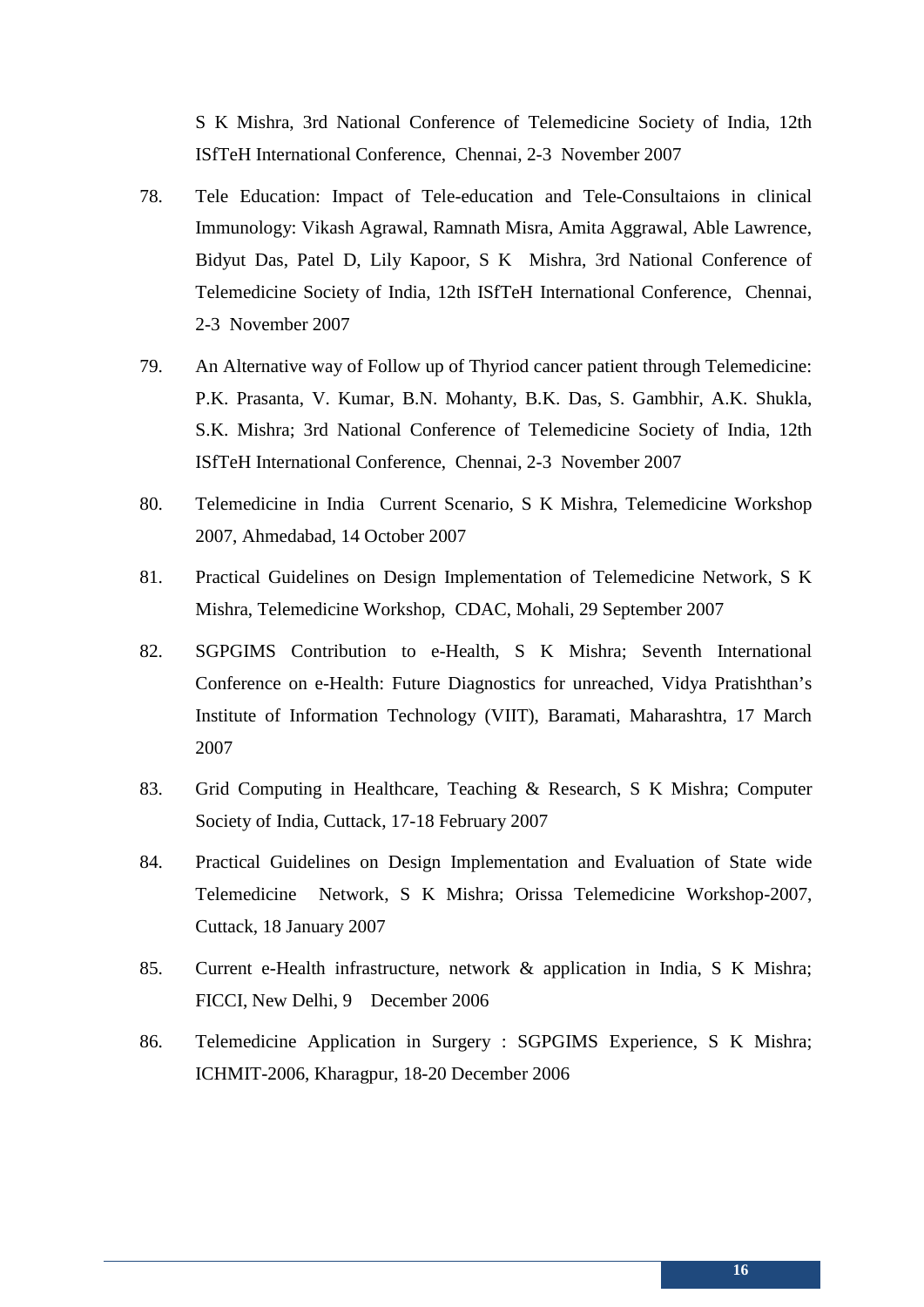- 87. National Network of Medical Colleges of India, Bringing Europe's eLectronic Infrastructures to Expanding Frontiers (BELIEF), S K Mishra, New Delhi, India,14-15 December 2006
- 88. Current e-Health infrastructure, network & application in India, S K Mishra; Bringing Europe's eLectronic Infrastructures to Expanding Frontiers (BELIEF), S K Mishra, New Delhi, India,14-15 December 2006
- 89. Grid Computing in Healthcare, Teaching & Research, S K Mishra; teleconferencing, MEDETEL'06, Kochi, 25 November 2006
- 90. Telemedicine & medical profession & medical education, S K Mishra; Academic oration, Ahmedabad, 5 September 2006
- 91. Orissa Telemedicine Network-A 4 years Review, BN Mohanty, B.K.Das, B.K.Kuanr, R M Mohanty, C R Sarangi, A K Mohanty, D Patel, R Mangual, S K Mishra; 2nd National Conference of Telemedicine Society of India, New Delhi, 20-22 August 2006
- 92. Problems in Implementation of Telemedicine Programme, Lily Kapoor, Rajesh Basnet, Ripu Daman Chand, Sandeep Singh, S K Mishra; 2nd National Conference of Telemedicine Society of India, New Delhi, 20-22 August 2006
- 93. Telemedicine as tool of Rheumatology teaching at postgraduate level, Ramnath Misra, Amita Aggarwal, Vikas Agarwal, Able Lawrence, Bidyut Das, D Patel, Rajesh Basnet, Lily Kapoor, S K Mishra; 2nd National Conference of Telemedicine Society of India, New Delhi, 20-22 August 2006
- 94. Tele Follow-Up of Thyroidectomy And Parathyroidectomy Patients: Preliminary Experience, Anjali Mishra, Pradeep PV, Lily Kapoor, Rajesh Basnet, Chinmaya Satpathy, S K Mishra; 2nd National Conference of Telemedicine Society of India, New Delhi, 20-22 August 2006
- 95. Application of Telepathology in India, Manoj Jain , Vinita Agarwal, Lily Kapoor, S K Mishra, R K Gupta; 2nd National Conference of Telemedicine Society of India, New Delhi, 20-22 August 2006
- 96. Evaluation of e-health technology impact on tertiary care hospital services, Hem Chandra, K. Jamaluddin, Leela Masih, Kasturi Agnihotri, S K Mishra; 2nd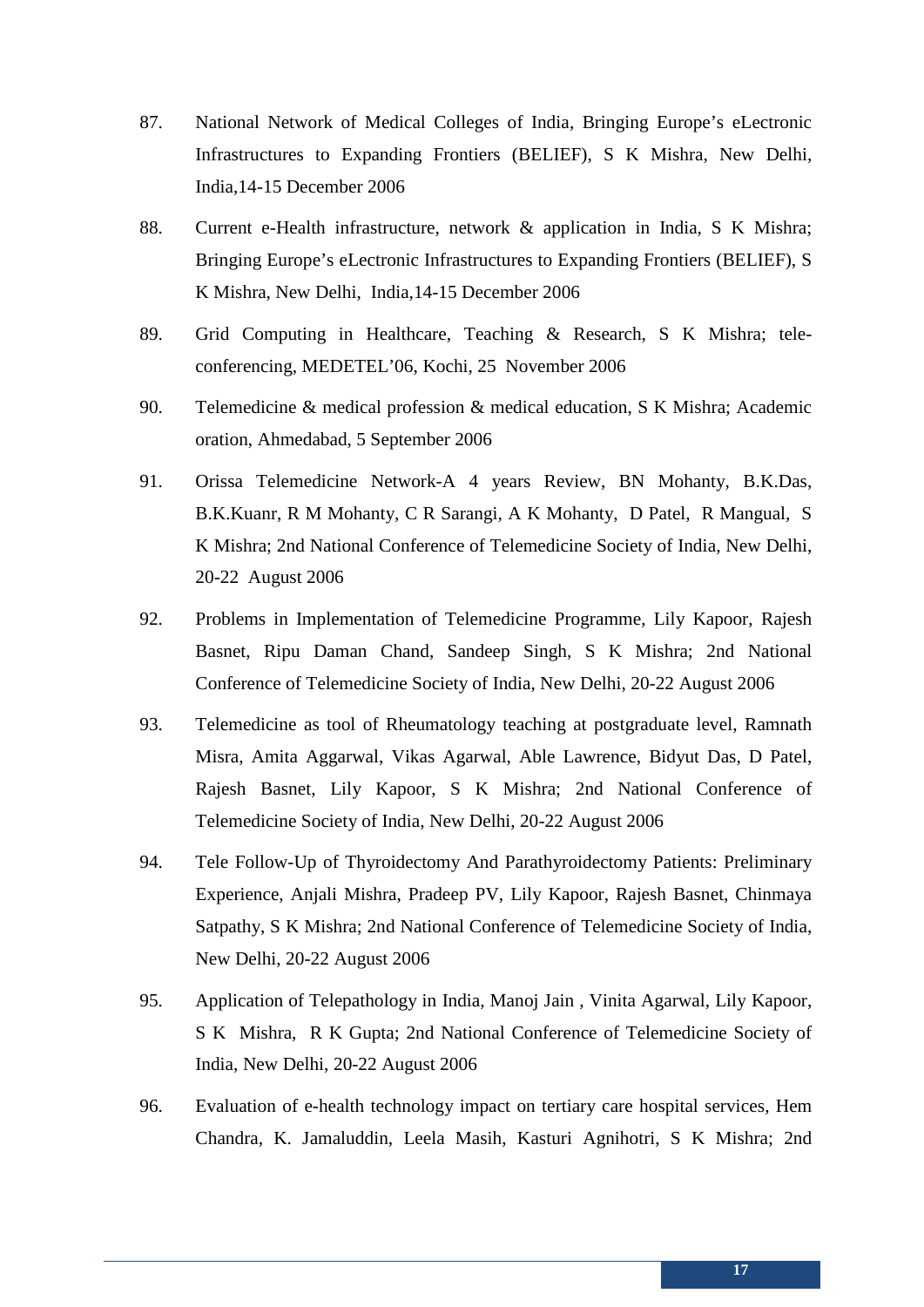National Conference of Telemedicine Society of India, New Delhi, 20-22 August 2006

- 97. A study of Tele education programe of SGPGIMS, Leela Masih, Neelam Verma, K. Jamaluddin, Hem Chandra, J C Durgapal, K S Negi, S K Mishra; 2nd National Conference of Telemedicine Society of India, New Delhi, 20-22 August 2006
- 98. Good Practice of Telemedicine, B N Mohanty, S K Mishra; 2nd National Conference of Telemedicine Society of India, New Delhi, 20-22 August 2006
- 99. High Performance Computing (HPC) for Research Synthesis of Existing Network to compliment Onconet, S K Mishra; Workshop on OncoNET India, Mumbai, 4-5 May 2006
- 100. National Seminar Empowering Rural India through ICT Healthcare, S K Mishra; National Seminar Empowering Rural India through ICT, Amethi, 15 March 2006
- 101. Current Practice and Future Scope of e health in India, S K Mishra; e-Health Conference, Pune, 11-12 March 2006
- 102. Telemedicine through e-Governance platform, S K Mishra; Paradigm Shift Through e-Governance, Computer Society of India, Lucknow, 5 March 2006
- 103. Telemedicine Application in Surgery & CME, S K Mishra; ISRO Telemedicine Workshop for Rajasthan, Jaipur, 14 February 2006
- 104. Health Care Informatics & Telemedicine Practiced At SGPGIMS, S K Mishra; Army Hospital, New Delhi, 8 May 2005
- 105. An Audit Of A Successful Ongoing Endocrine Surgery Telemedicine Programme Between Two Medical Institutions: What Next ?, A.K. Verma, Amit Agarwal, Gaurav Agarwal, Anjali Mishra, B.N. Mohanty, S.K. Satpathy, Lily Kapoor, Rajesh Basnet, S K Mishra; INTELEMED 2005, Bangalore, 17-19 March 2005
- 106. Application of Telemedicine in Surgery, SK Mishra; INTELEMED 2005, Bangalore, 17-19 March 2005
- 107. Preliminary experience with Tele- follow up for Endocrine Surgery patients at SGPGIMS, Lucknow; PV Pradeep, Anjali Mishra, SK Mishra, BN Mohanty, Lily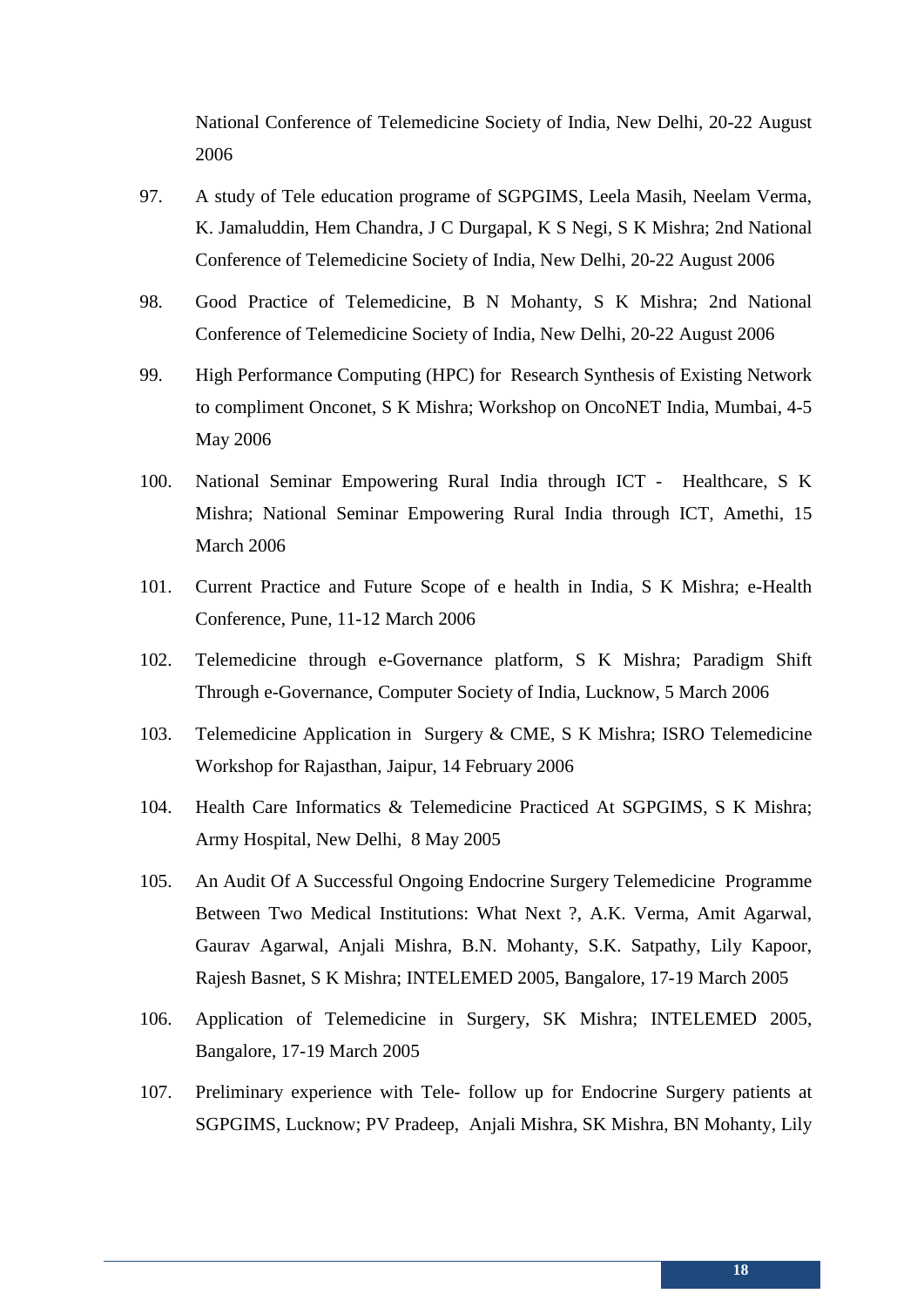Kapoor, Rajesh Basnet, Chinmaya Satpathy, INTELEMED 2005, Bangalore, 17- 19 March 2005

- 108. Telementoring A case study; PV Pradeep, SK Mishra, S Vaidyanathan, C Gopalakrishnan Nair, Krishnamoorthy, Rajesh Basnet, INTELEMED 2005, Bangalore, 17-19 March 2005
- 109. Developing Core Competence in Tele-health SGPGI, Lucknow Initiative, S K Mishra, Rakesh Pandey, Kartar Singh, Nishant Kumar, Manish Kulshreshtha; Indian Conference on Medical Informatics & Telemedicine (ICMIT 2005), Kharagpur, 27 February-1 March 2005
- 110. Tele-CME in Endocrine Surgery; Amit Agarwal, Nikhil Singh, G Agarwal, A K Verma, T Prem Sheela, L Kapoor, K C Mahapatra, B N Mohanty, S K Mishra, First Annual Conference of Telemedicine Society of India, Lucknow, 22-24 November 2002
- 111. Distant Education in Rheumatology using Telemedicine; Ramnath Misra, Bidyut Das, Amita Aggarwal, Sita Naik, T Prem Sheela, Lily Kapoor, S K Mishra, First Annual Conference of Telemedicine Society of India, Lucknow, 22-24 November 2002
- 112. Distant Learning in Endocrine Surgery using Telemedicine Technology; S K Mishra, Amit Aggarwal, Anjali Mishra, Nikhil Singh, Gaurav Agarwal, Ashok K Verma, Kailash C Mohapatra, Biswa N Mohanty, First Annual Conference of Telemedicine Society of India, Lucknow, 22-24 November 2002
- 113. Telepathology: Its Role and Usefulness;Manoj Jain, S Dhingra, Amit agarwal, N Krishnani, T Premsheela, Lily Kapoor, R Pandey, R K Gupta, S K Mishra, First Annual Conference of Telemedicine Society of India, Lucknow, 22-24 November 2002
- 114. Distant Education in Neurology using Telemedicine Tool;U K Misra, J Kalita, R K Yadav, T Prem Sheela, Lily Kapoor, S K Mishra, First Annual Conference of Telemedicine Society of India, Lucknow, 22-24 November 2002
- 115. Distant Education in Radiology Using Telemedicine Tool; Gujral R B, Gupta Archana, Samal Srikant, Lily Kapoor, T Prem Sheela, S K Mishra, First Annual Conference of Telemedicine Society of India, Lucknow, 22-24 November 2002